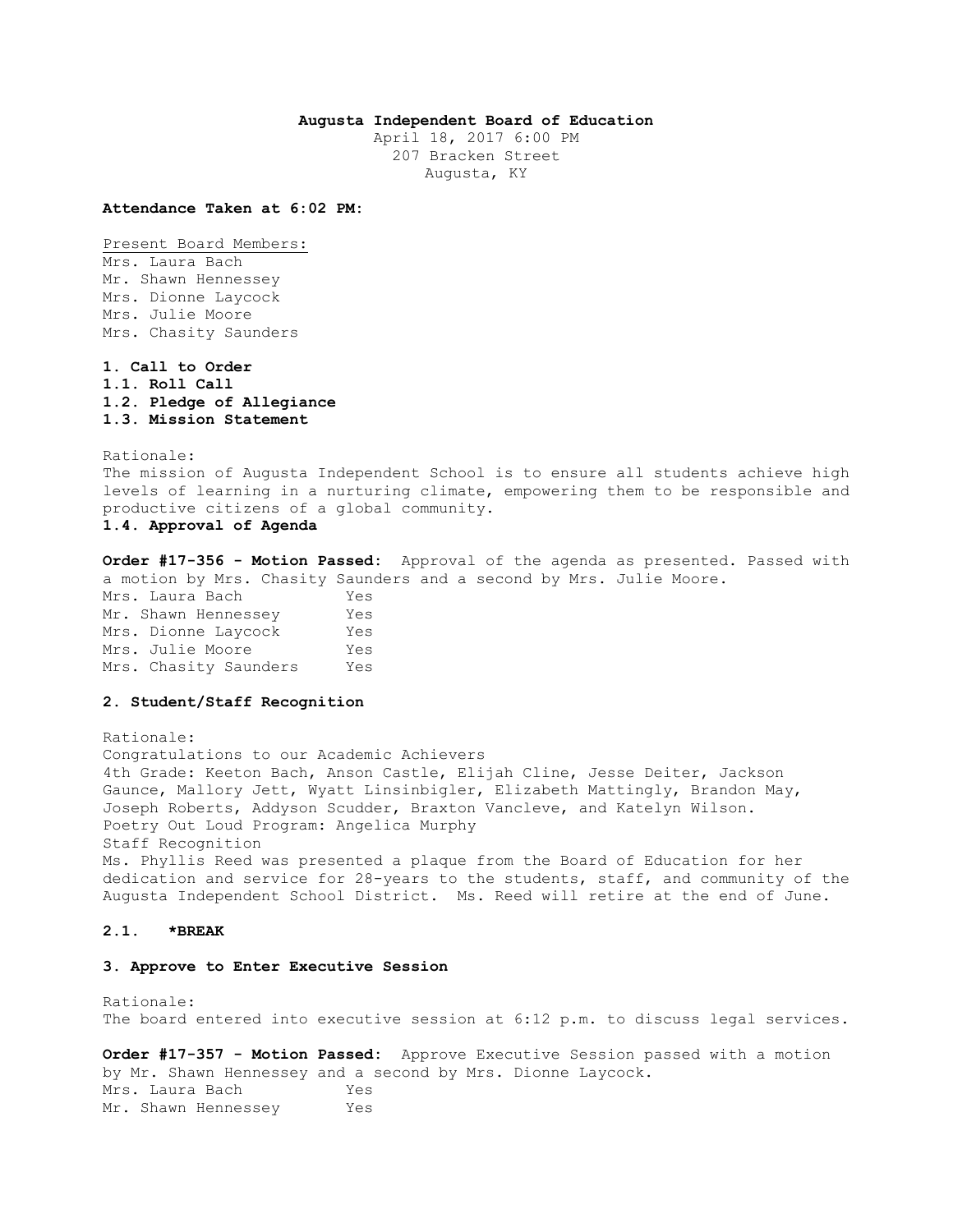Mrs. Dionne Laycock Yes Mrs. Julie Moore Yes Mrs. Chasity Saunders Yes

#### **4. Approve to Exit Executive Session**

Rationale: The board exited executive session at 7:00 p.m.

**Order #17-358 - Motion Passed:** Approve to Exit Executive Session passed with a motion by Mr. Shawn Hennessey and a second by Mrs. Julie Moore. Mrs. Laura Bach Yes Mr. Shawn Hennessey Yes Mrs. Dionne Laycock Yes Mrs. Julie Moore Yes Mrs. Chasity Saunders Yes

### **5. Approve Hiring Wolnitzek, Rowekamp, & DeMarcus, P.S.C. for School Board Legal Services**

**Order #17-359 - Motion Passed:** Approve Hiring Wolnitzek, Rowekamp, & DeMarcus, P.S.C. for School Board Legal Services passed with a motion by Mrs. Julie Moore and a second by Mr. Shawn Hennessey. Mrs. Laura Bach Yes Mr. Shawn Hennessey Yes Mrs. Dionne Laycock Yes

Mrs. Julie Moore Yes Mrs. Chasity Saunders Yes

#### **6. Communications**

#### **6.1. Principal's Report/Student Achievement**

Rationale: Principal, Robin Kelsch stated preliminary ACT results indicate improvement and testing preparations were underway for the upcoming K-PREP testing window May 8th-19th. The board members were informed of the 2017-2018 Professional Development plans for teachers that will be conducted on May 30th, 31st, June 1st, and 2nd and the participation of elementary students in the Kentucky Department of Veterans Affairs Poppies Project to honor World War I veterans.

# **6.2. Superintendent's Report**

#### Rationale:

Superintendent, Lisa McCane reported the district was awarded an R.C. Durr Foundation Grant in the amount of \$6,000 to be used for science equipment, Chromebooks, and audio equipment and the district would be getting a new recycling trailer through a 75%/25% matching grant from the Bracken County Solid Waste Management. She stated the current trailer is 10-years old and the new trailer would cost \$9,200 and the district's cost would be \$2,300. The district will surplus the old trailer to offset the cost.

Superintendent McCane informed the board of plans to combine the FRYSC and Community Education positions during the 2017-2018 school year. She explained with the retirement of the current Community Education Director, it makes financial and programming sense for the district to combine the positions into one because the grant components cover the same areas. She stated transition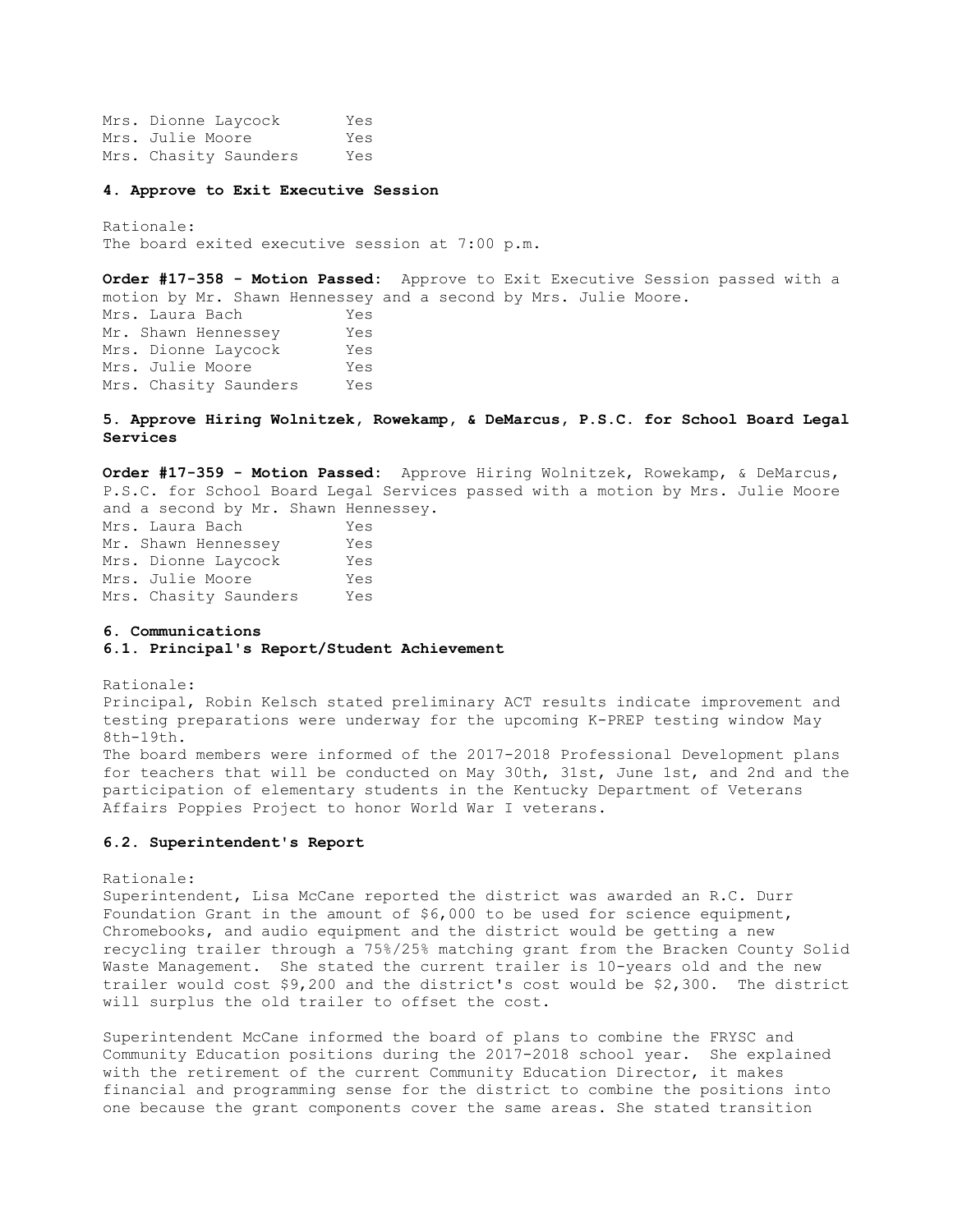plans are underway and that current FRYSC will continue as FRYSC/Community Education Director. The district will save an estimated \$20,000 annually. Board members were informed KSBA Board Team training is confirmed for June 8th (Ethics and Superintendent Evaluation) and September 14th (Recallable Nickel) from 4:00-6:00 PM. In addition, the new board members will participate in New Board Member Orientation.

# **6.3. Superintendent Professional Growth and Effectiveness System Quarterly Review**

Rationale: Superintendent McCane presented a quarterly summary of evidence for each of the seven leadership standards and indicators as part of the Superintendent's Professional Growth and Effectiveness System.

### **6.4. Personnel**

Rationale: Classified Hire Lou Ann Perkins: School Nurse, LPN (Full-time)

### **6.5. Attendance/Enrollment**

Rationale: Enrollment P-12: 302 Enrollment K-12: 283 March Attendance: 92.98 % Overall Attendance: 95.02%

#### **6.6. Citizens 6.7. Board Members**

Rationale: Board Chairwoman, Laura Bach recommended not having student recognition during the month of April and May due to numerous spring activities and extracurricular events conflicting with the board meetings.

### **7. Business Action/Discussion Items 7.1. Approve Monthly Budget Report**

Rationale: Revenue receipts through March totaled \$1,308,000. Local Revenue: We generated nearly \$230,000 in property taxes, over \$93,000 in utility taxes, \$18,800 in motor vehicle taxes, \$14,700 in PSC taxes, and \$2,300 in delinquent property taxes. Tuition generated \$5,200, while we have received \$2,600 in miscellaneous revenue and \$2,600 for bus rental. The fitness center has collected just under \$3,000 in dues. State Revenue: SEEK funding accounted for \$924,000, while \$4,600 was received for revenue in lieu of taxes from the state. Federal Revenue: \$6,300 has been received in Medicaid reimbursement. Expenditures through the third quarter were \$1,189,000, about \$22,000 less than through the same period last year. School Budget: The school's budget is \$19,750. Through March, \$13,000 was spent, with another \$660 obligated. Copying and printing costs totaled \$6,500, general supply expenses totaled \$2,900, technology supplies totaled \$1,400, while dues and fees also accounted for \$1,400.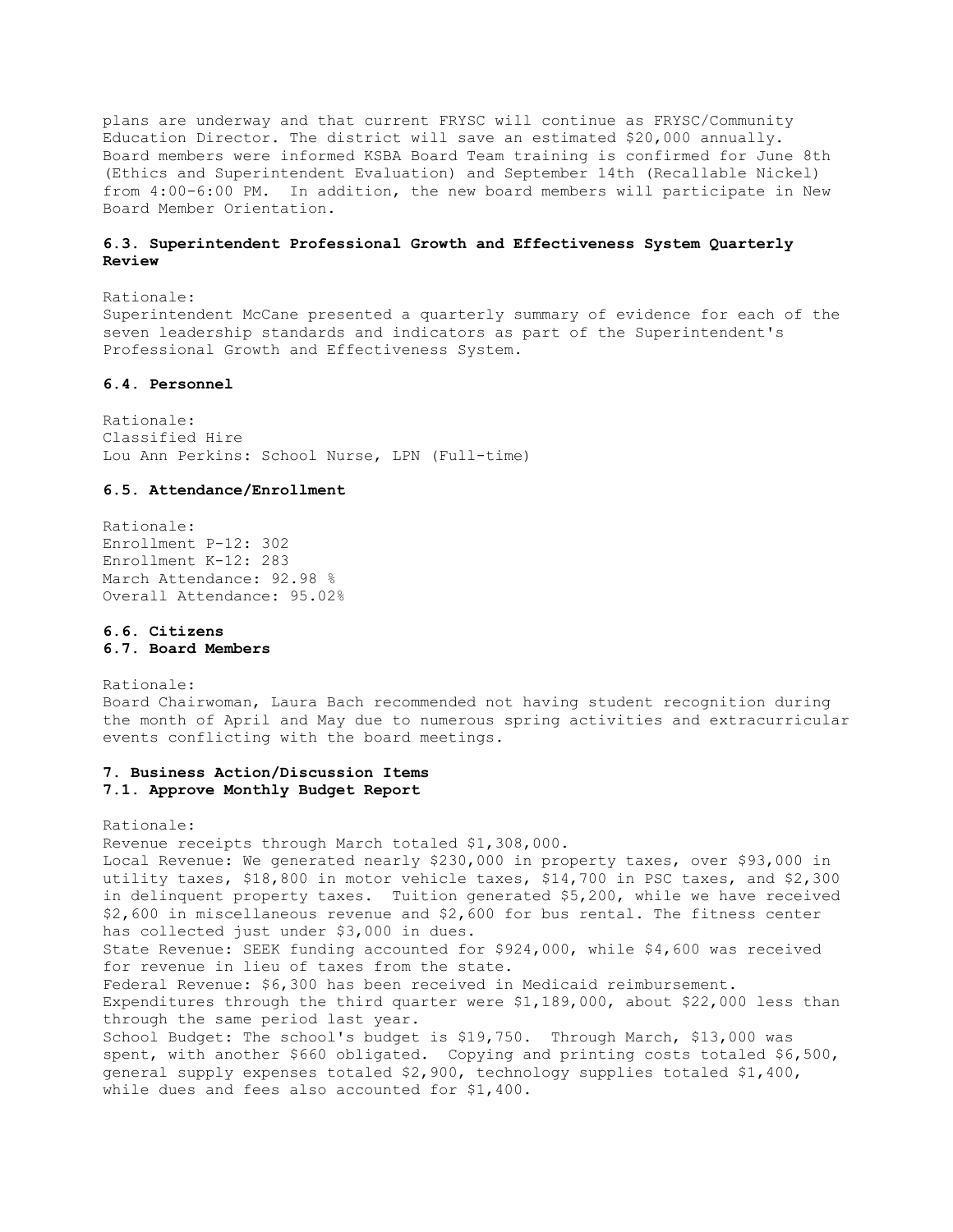Maintenance Budget: Expenses totaled over \$168,000 through March. Expenses included \$57,000 on utilities and services, \$54,800 on salaries and benefits, \$29,400 for property insurance, \$17,000 on repairs and professional services, \$8,300 on general supplies, and \$1,500 on equipment. 69% of the maintenance budget has been utilized. Transportation Budget: Through March, costs were at approximately \$58,000. \$34,400 was expended on salaries and benefits, \$7,200 on diesel fuel, \$6,700 on repair parts, \$5,200 was expended on fleet insurance, \$4,000 on repairs and maintenance, and \$800 on supplies/services/fees. 58% of the transportation budget has been utilized. For the general fund, receipts exceeded expenditures by approximately \$119,000 through March. Special Revenue Fund Grant funding is on target with regards to the budget for current year grants. Food Service Fund Food service receipts totaled approximately \$130,000 through March. \$113,000 was received for federal program reimbursement, while \$16,800 was from local revenue sources. Expenditures through March totaled \$131,000. Approximately \$77,000 was expended on food and supplies, \$52,200 was for salaries and benefits, and \$1,300 for rental equipment. Through March, expenditures were about \$5,000 more than through the same period last year. The food service balance as of February 28 was -\$914, an approximate \$2,800 improvement from last month. The district will not participate in the Summer Lunch Program. Once the food service department budget is solvent, the district will reinstate the program. We anticipate participation summer 2019. School Activity Fund The report for the school activity fund is actually as of February 28, as the March report was not yet able to be completed. The ending balance for the school activity fund was \$50,623. The attached report shows the various account balances as of 2/28/17. The largest account balance was faculty enhancement with \$6,400. The Class of 2018 had \$5,900, while student enhancement ended

February with \$5,700.

**Order #17-360 - Motion Passed:** Approve Monthly Budget Report passed with a motion by Mrs. Chasity Saunders and a second by Mrs. Dionne Laycock. Mrs. Laura Bach Yes

| -----------           |     |
|-----------------------|-----|
| Mr. Shawn Hennessey   | Yes |
| Mrs. Dionne Lavcock   | Yes |
| Mrs. Julie Moore      | Yes |
| Mrs. Chasity Saunders | Yes |

#### **7.2. Approve Monthly Facilities Report**

#### Rationale:

The Energy Management Report during February, indicated the district had a decrease in energy consumption of 158,639 kBTU (40.7%) which avoided approximately \$2,456 in energy charges. Through February-YTD, the district has used 79,781 (\$7,101) fewer kilowatt-hours (kWh) and 2,992 (\$2,842) less ccf of natural gas, for an estimated total energy savings of approximately \$9,943. The district has reduced our total energy consumption by 580,089 kBTU (23.7%) through February 2017.

Attached is the weather data for Bracken County. It helps to explain why utility bills are higher or lower in some months, as compared to the same months in previous years. As the chart shows, the Average Daily Temperature of February 2017 was milder than all the previous years back to 2000. Monthly Maintenance: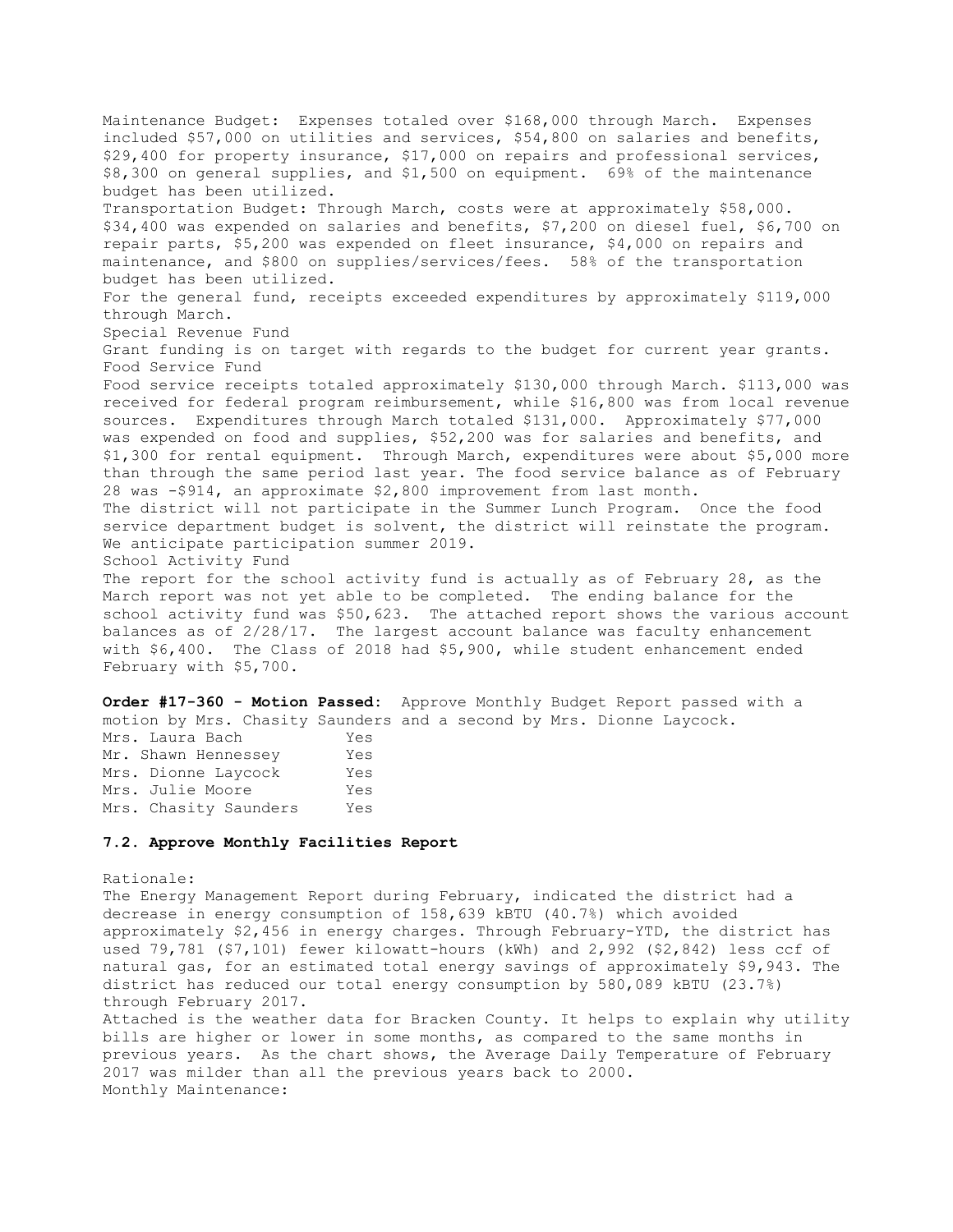- New lights installed in high school math classroom
- Phone lines repaired by Windstream
- Door and hinges installed in middle school math classroom by Door Shop
- HVAC system in library repaired by Sharp HVAC
- Replaced pad on machine in Fitness Center
- Replaced belt on machine in Fitness Center

District Facilities Plan Progress: The Local Planning Committee's Public Hearing was held prior to the board meeting at 5:30 P.M. to allow final comments from the community on the District Facilities Plan.

**Order #17-361 - Motion Passed:** Approve Monthly Facilities Report passed with a motion by Mrs. Dionne Laycock and a second by Mrs. Julie Moore.

Mrs. Laura Bach Yes Mr. Shawn Hennessey Yes Mrs. Dionne Laycock Yes Mrs. Julie Moore Yes Mrs. Chasity Saunders Yes

# **7.3. Approve Local Planning Committee Public Hearing Minutes**

**Order #17-362 - Motion Passed:** Approve Local Planning Committee Public Hearing Minutes passed with a motion by Mrs. Dionne Laycock and a second by Mrs. Julie Moore. Mrs. Laura Bach Yes Mr. Shawn Hennessey Yes Mrs. Dionne Laycock Yes Mrs. Julie Moore Yes Mrs. Chasity Saunders Yes

### **7.4. Approve District Facilities Plan**

Rationale: The Local Planning Committee recommended the draft District Facilities Plan for board approval.

**Order #17-363 - Motion Passed:** Approve District Facilities Plan passed with a motion by Mr. Shawn Hennessey and a second by Mrs. Dionne Laycock. Mrs. Laura Bach Yes Mr. Shawn Hennessey Yes Mrs. Dionne Laycock Yes Mrs. Julie Moore Yes Mrs. Chasity Saunders Yes

#### **7.5. Approve BG-5 Project Closeout**

Rationale: The BG-5 project closeout is for the 2016 renovation projects.

**Order #17-364 - Motion Passed:** Approve BG-5 Project Closeout passed with a motion by Mrs. Julie Moore and a second by Mr. Shawn Hennessey. Mrs. Laura Bach Yes Mr. Shawn Hennessey Yes Mrs. Dionne Laycock Yes Mrs. Julie Moore Yes Mrs. Chasity Saunders Yes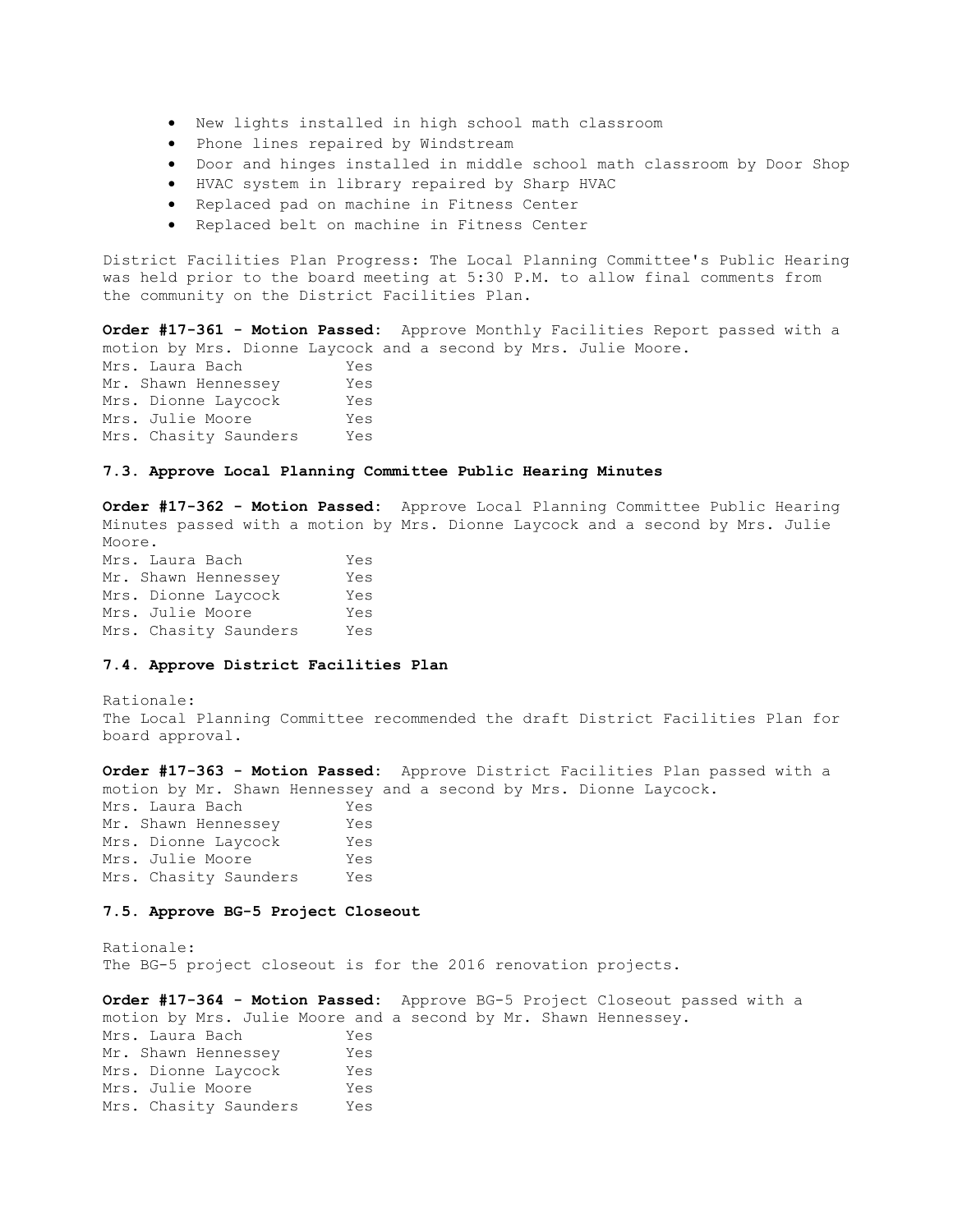#### **7.6. Approve Family Medical Leave Act Request**

Rationale: Renee McClanahan, Consumer Science Teacher has submitted a Family Medical Leave Act request for the birth of a child.

**Order #17-365 - Motion Passed:** Approve Family Medical Leave Act Request passed with a motion by Mrs. Chasity Saunders and a second by Mrs. Dionne Laycock. Mrs. Laura Bach Yes Mr. Shawn Hennessey Yes Mrs. Dionne Laycock Yes Mrs. Julie Moore Yes Mrs. Chasity Saunders Yes

### **7.7. Attorney/Legal Representation**

Rationale:

Augusta Independent School Board Attorney, Don Ruberg indicated if residency/enrollment issues could not be resolved between Augusta Independent and Bracken County, a conflict of interest existed in his representation of both districts in the matter. Therefore, each district would need to obtain separate counsel to advise them on residency/enrollment issues. The board discussed Legal Representation Options during Executive Session.

#### **7.8. Echo Hall Building Use**

Rationale:

Superintendent McCane informed the board of an upcoming Echo Hall Meeting scheduled on April 21st at 7:30 P.M. at the Augusta Community Center. She stated Echo Hall was once part of the Augusta Methodist College Campus and had historical significance to the school district. Furthermore, the Augusta Rotary Club requested the Augusta Independent School Board's input if and how the district could use the building, if it is restored. She stated plans to attend the meeting and share the board's input.

#### **8. Business Consent Items**

**Order #17-366 - Motion Passed:** Approval of the Business and Consent items as presented passed with a motion by Mr. Shawn Hennessey and a second by Mrs. Chasity Saunders.

Mrs. Laura Bach Yes Mr. Shawn Hennessey Yes Mrs. Dionne Laycock Yes Mrs. Julie Moore Yes Mrs. Chasity Saunders Yes

**8.1. Approve Previous Meeting Minutes** 

# **8.2. Approve Fundraiser**

**8.3. Approve Surplus Item** 

Rationale: Surplus Recycling Trailer (The sale of the old trailer will be used to offset the 25% grant match for the new trailer)

**8.4. Approve Non-Public Transportation Contract for 2016-2017 8.5. Approve Bills**